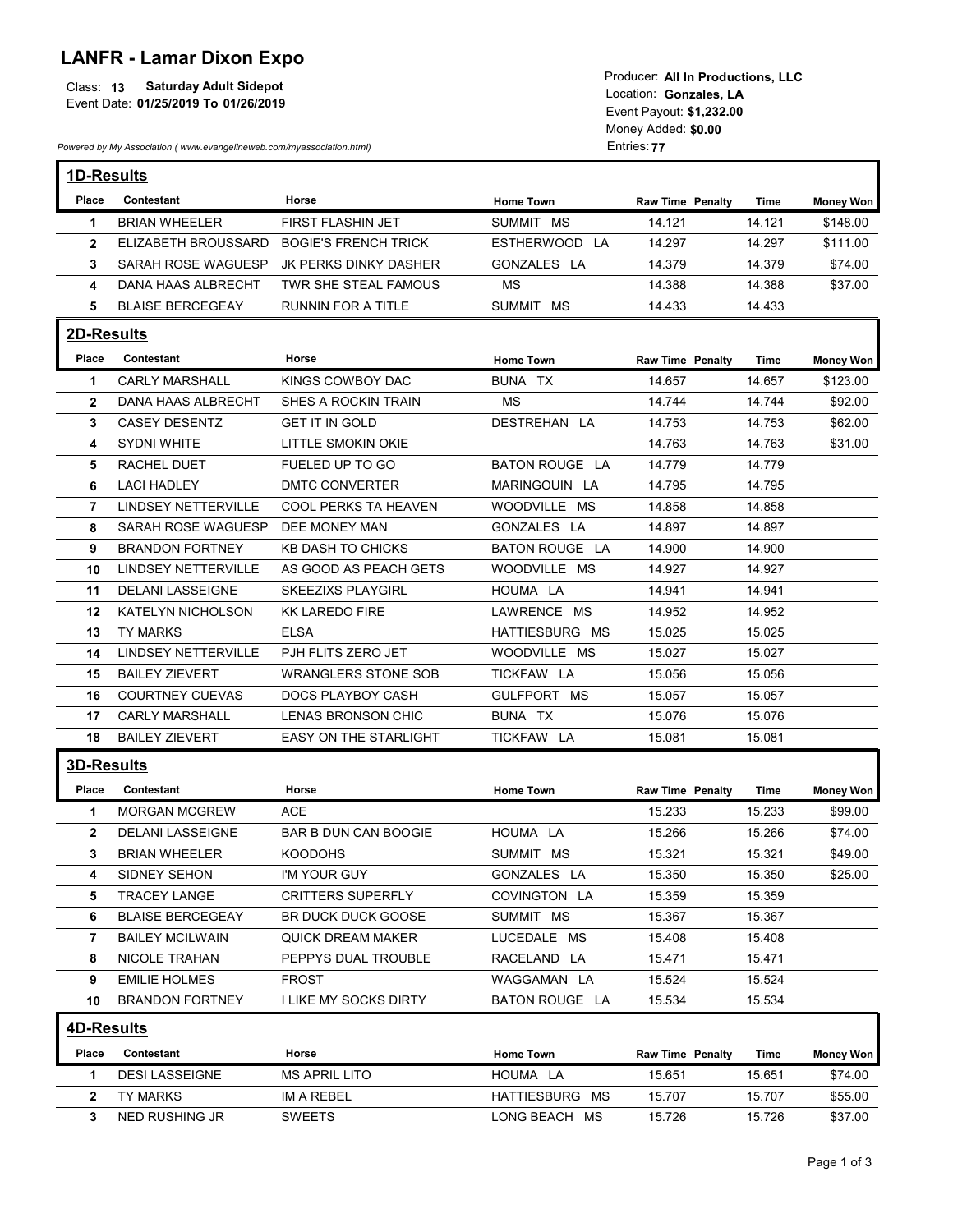| 4<br>5.            |                                               |                                         |                            |                         |                                  |                    |
|--------------------|-----------------------------------------------|-----------------------------------------|----------------------------|-------------------------|----------------------------------|--------------------|
|                    |                                               |                                         |                            |                         |                                  |                    |
|                    |                                               |                                         |                            |                         |                                  |                    |
|                    |                                               |                                         |                            |                         |                                  |                    |
|                    | <b>BRITTANY CUEVAS</b>                        | <b>MAPIMI</b>                           |                            | 15.780                  | 15.780                           | \$18.00            |
|                    | OLIVIA DYESS                                  | <b>DOC</b>                              |                            | 15.855                  | 15.855                           |                    |
| 6                  | <b>STACY WHITE</b>                            | <b>BANGO</b>                            | WESSON MS                  | 15.959                  | 15.959                           |                    |
| $\overline{7}$     | <b>TYLER FAGAN</b>                            | <b>SASSY CITIZEN</b>                    | POPLARVILLE MS             | 15.983                  | 15.983                           |                    |
| 8<br>9             | <b>MORGAN MCGREW</b><br>TYLER FAGAN           | <b>PISTOL</b><br><b>BUBBLE GUM</b>      | POPLARVILLE MS             | 16.017<br>16.068        | 16.017<br>16.068                 |                    |
|                    |                                               |                                         |                            |                         |                                  |                    |
|                    | 5D-Results                                    |                                         |                            |                         |                                  |                    |
| Place              | Contestant                                    | Horse                                   | <b>Home Town</b>           | <b>Raw Time Penalty</b> | Time                             | <b>Money Won</b>   |
| -1<br>$\mathbf{2}$ | <b>JESSI LYNN BRUNO</b><br>TISH MARSH         | LENA FAJITA ROSE<br>ASHLEY'S LUCKY LADY | RACELAND LA                | 16.218<br>16.330        | 16.218<br>16.330                 | \$49.00<br>\$37.00 |
| 3                  | <b>EMILY BERTHAUT</b>                         | <b>FANCY LADYS ROCKET</b>               | ANGIE LA                   | 16.345                  | 16.345                           | \$25.00            |
| 4                  | <b>KRISTEN ROBY</b>                           | <b>TOGIES RED CAT</b>                   | <b>BATON ROUGE LA</b>      | 16.592                  | 16.592                           | \$12.00            |
| 5                  | MISTI THIBODEAUX                              | <b>BELLE</b>                            | DUSON LA                   | 16.595                  | 16.595                           |                    |
| 6                  | <b>BROOKE ROMIG</b>                           | PRONTOS SMOOTH BREEZ                    | DENHAM SPRINGS L           | 16.612                  | 16.612                           |                    |
|                    | 7 ALYSON CLARK                                | <b>BODEES SMART CAT</b>                 | SCOTT LA                   | 16.855                  | 16.855                           |                    |
| 8                  | <b>HAYLEE FAIRCHILD</b>                       | <b>BUCKSHOT</b>                         | GEISMAR LA                 | 17.018                  | 17.018                           |                    |
| 9                  | <b>DYLLIN WHITE</b>                           | <b>WOODY</b>                            | CHUNCHOLA AL               | 17.578                  | 17.578                           |                    |
|                    | 10 MALYN DENNIS                               | SANDY JAMES                             | GONZALES LA                | 17.644                  | 17.644                           |                    |
|                    | <b>No Time-Results</b>                        |                                         |                            |                         |                                  |                    |
|                    | Place Contestant                              | Horse                                   | <b>Home Town</b>           | Raw Time Penalty        | Time                             | <b>Money Won</b>   |
|                    | ELIZABETH BROUSSARD                           | <b>BRAND ME LUCKY</b>                   | ESTHERWOOD LA              | 14.291                  | 100 914.291                      |                    |
|                    | ELIZABETH BROUSSARD MISS MEGA ROYAL           |                                         | ESTHERWOOD LA              | 14.319                  | 100 914.319                      |                    |
|                    | <b>KENEDIE RICHARDSON</b><br>KORTNEY LEE      | LOUISE<br>WUZZ UP DOC                   | JACKSON LA<br>WALKER LA    | 14.700<br>14.908        | 914.700<br>100<br>100<br>914.908 |                    |
|                    | <b>EMILY BERTHAUT</b>                         | <b>TAYLORS SASSY GIRL</b>               | ANGIE LA                   | 15.107                  | 915.107<br>100                   |                    |
|                    |                                               | PEANUT                                  | SEMINARY MS                | 15.112                  | 100 915.112                      |                    |
|                    |                                               |                                         | MARINGOUIN LA              | 15.148                  | 915.148<br>100                   |                    |
|                    | <b>TYLER CROSBY</b><br><b>LACI HADLEY</b>     | PROMISE ME HANK                         |                            |                         |                                  |                    |
|                    | OLIVIA KATE GUIDRY                            | TURN IN ON FAITH                        | DUSON LA                   | 15.177                  | 915.177<br>100                   |                    |
|                    | <b>TREY PIGFORD</b>                           | <b>JESSIES GOT PEP</b>                  | AMITE LA                   | 15.288                  | 915.288<br>100                   |                    |
|                    | LINDSEY RICHARD                               | DELTAS DUN LOPPEN                       | ARNAUDVILLE LA             | 15.324                  | 100 915.324                      |                    |
|                    | <b>ALYSON CLARK</b>                           | SURPRISE IMA FLIT                       | SCOTT LA                   | 15.339                  | 100<br>915.339                   |                    |
|                    | <b>SUMMER THERIOT</b>                         | <b>CIRBY</b>                            | BATON ROUGE LA             | 15.356                  | 915.356<br>100                   |                    |
|                    | <b>LACI HADLEY</b>                            | <b>SC RAPID REPLAY</b>                  | MARINGOUIN LA              | 15.392                  | 100<br>915.392                   |                    |
|                    | <b>KRISTEN ROBY</b>                           | FIRST DOWN GUY                          | BATON ROUGE LA             | 15.494                  | 100 915.494                      |                    |
|                    | <b>HAYLEE FAIRCHILD</b>                       | <b>LAND COMMANDER</b>                   | GEISMAR LA                 | 15.559                  | 915.559<br>100                   |                    |
|                    | <b>KENEDIE RICHARDSON</b>                     | <b>BUSTER</b>                           | JACKSON LA                 | 15.597                  | 100<br>915.597                   |                    |
|                    | MEGAN DAUGHENBAUGH MACS LEO LOLLIPOP          |                                         | IOWA LA                    | 15.713                  | 915.713<br>100                   |                    |
|                    | <b>SUMMER THERIOT</b><br><b>NICOLE TRAHAN</b> | <b>BELL</b><br><b>PIXIE</b>             | BATON ROUGE LA             | 15.880                  | 915.880<br>100<br>100            |                    |
|                    | <b>MALYN DENNIS</b>                           | <b>KEEP STREAKIN SABLE</b>              | RACELAND LA<br>GONZALES LA | 15.892<br>15.912        | 915.892<br>915.912<br>100        |                    |
|                    | <b>BRANDON FORTNEY</b>                        | I CAUGHT YA LOOKING                     | BATON ROUGE LA             | 15.965                  | 915.965<br>100                   |                    |
|                    | <b>TYLER FAGAN</b>                            | <b>CATS DAISY DUKE</b>                  | POPLARVILLE MS             | 17.979                  | 100 917.979                      |                    |
|                    | <b>CYPRESS MELVILLE</b>                       | LEAVE NO DOUBT                          | DUSON LA                   | 18.025                  | 918.025<br>100                   |                    |
|                    | <b>CASEY DESENTZ</b>                          | DRAGON BY YAWL                          | DESTREHAN LA               | 20.721                  | 100<br>920.721                   |                    |